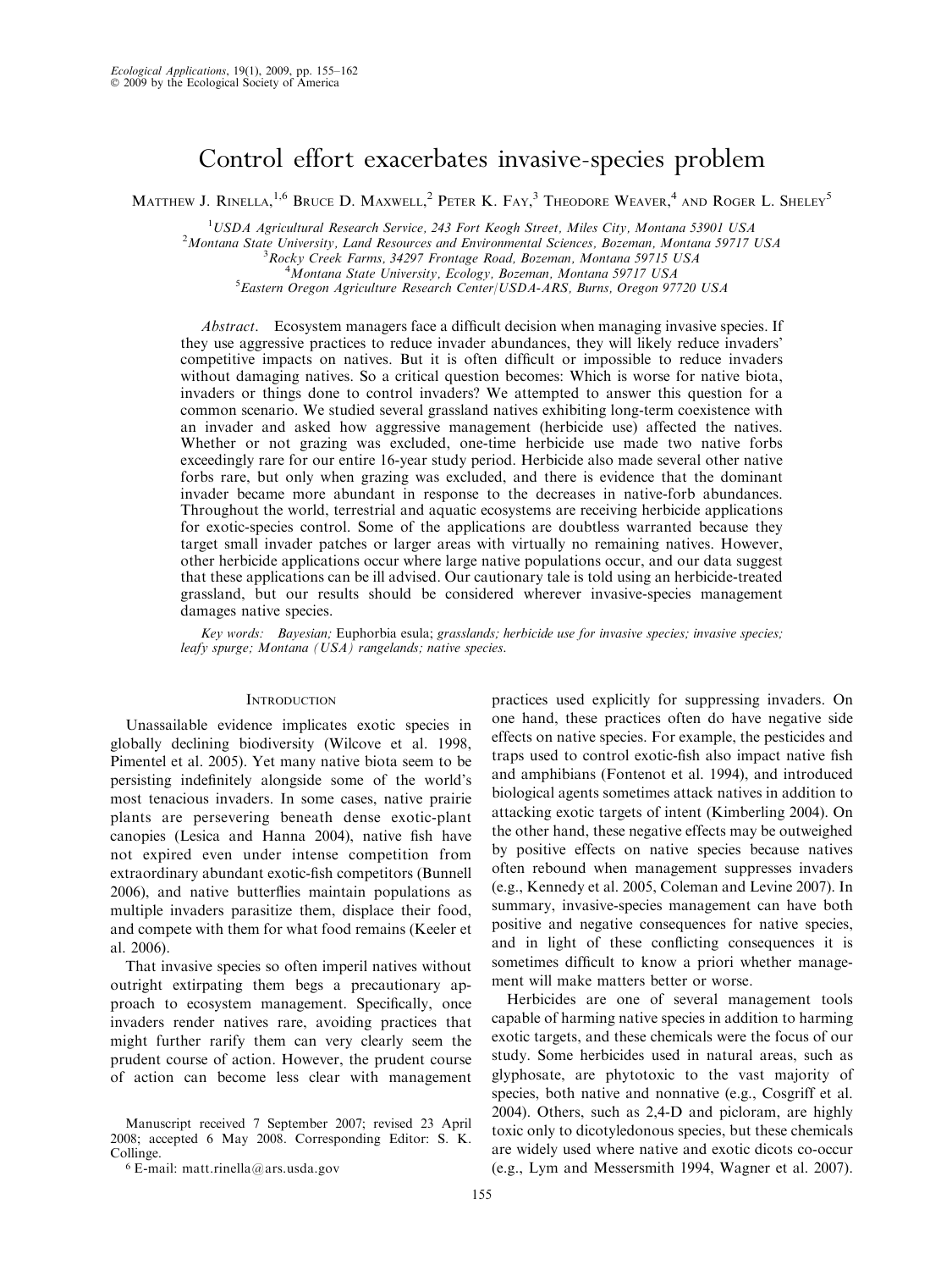Natural-area spraying is not tracked consistently, making it difficult to reasonably estimate global hectares sprayed. A few U.S. agencies do track their herbicide use, and, collectively, the U.S. Bureau of Land Management, Forest Service, and Park Service spray over 120 000 ha of natural area each year (Cota 2004, Exotic Plant Management Team 2006; R. Lee, personal communication).

We applied dicot-specific herbicide treatments (i.e., herbicide, no herbicide) to a grassland with relatively abundant monocots (i.e., grasses) and exotic dicots (forbs), and relatively rare native dicots (forbs, a subshrub, and a shrub). In factorial combination with the herbicide treatments we applied grazing treatments (i.e., cattle grazing, no cattle grazing). We gathered data intermittently for 16 years following herbicide application. Our primary objective was to evaluate nativespecies responses to herbicide and grazing treatments. We hoped these treatment responses might indicate something general about invasive-species management. Specifically, what are plausible native-species responses when management harms invaders and natives alike?

#### **METHODS**

We conducted our study on an alluvial-fan grassland site residing on a cattle ranch near Grass Range, Montana, USA (see Plate 1). The site's grasses included a mix of natives such as Pascopyrum smithii and Stipa viridula and nonnatives such as Agropyron cristatum and Poa pratensis. The site's non-grasses included several native and nonnative forbs, which are discussed in the Results section, below.

By far the site's most abundant forb was Euphorbia esula, an exotic invader infesting millions of U.S. hectares (Duncan et al. 2004). E. esula was so abundant that an attempt was once made to kill the weed with herbicide, with the underlying goals being to increase grass forage for cattle and restore native-plant populations on the ranch. The herbicide used was picloram, a growth regulator that injures or kills a wide range of forbs and other dicotyledonous plants while usually having little or no effect on grasses or other monocotyledonous species. Unlike herbicides that damage plants only following foliar contact (e.g., glyphosate), picloram can also damage plants following uptake from soil. Picloram can also curtail seed germination (Carrithers et al. 2005). In June 1982 a fixed-wing aircraft applied picloram to the site at a typical grassland-use rate (i.e., 1.1 kg/ha). About 800 ha were treated, with our study plots residing near the center of this large treated area.

Our study consisted of twelve  $12 \times 20$ -m plots each of which received one of the following treatments: (1) cattle grazing, (2) herbicide, (3) both cattle grazing and herbicide, or (4) neither cattle grazing nor herbicide. These four treatments were arranged in a block design with three replications. Tarps were laid down shortly before spraying to prevent spraying of not-sprayed plots, while fencing was used to prevent cattle from

grazing not-grazed plots. Cattle grazing over the study period occurred in the summer, and because our study site was on a working cattle ranch, specific timings, frequencies, and intensities of grazing were at the discretion of the ranch manager. Roughly, grazing was in accordance with the ''take half leave half'' principle that guides grazing management decisions on many western U.S. rangelands.

We visually estimated percentage plant cover of each species independently, except for grasses, which we estimated as a group. Initially, cover data were gathered one month and one, two, and four years after herbicide application. Then, after realizing the grazing exclosures were still intact, we gathered data again 16 years after application. Within each plot, cover was estimated near the time of peak standing crop in five  $20 \times 50$ -cm frames that were spaced 1.5 m apart along each of two transects (2 transects  $\times$  5 frames = 10 frames per plot per year). Our measurement scheme ensured cover was estimated at fixed locations throughout the study period, which controlled for small-scale spatial variation and thereby increased our ability to detect change.

In addition to estimating cover, we estimated E. esula and grass biomass production during the herbicide application year as well as one 1, 2, 4, and 16 years after application. In each plot, biomass was clipped from five randomly placed  $0.5 \times 1.0$  m frames around the time of peak standing crop. Clip height was 3.0 cm above the soil surface, and areas clipped in a given year were excluded from subsequent sampling later in the study. Current year's growth was extracted from the biomass samples and this material was sorted by plant group. The samples were dried at  $50^{\circ}$ C for 48 h and weighed.

## **ANALYSIS**

### Cover and frequency analysis

We addressed the following questions with our cover data: (1) Did the native species recover from herbicide use? and (2) To what extent did grazing influence the recovery of natives? To answer these questions, we restricted our analysis to data collected 4 and 16 years after herbicide application. We excluded data from one to three years post-herbicide application because most dicot species were completely absent from herbicidetreated plots during these years, probably because herbicide was still present at phytotoxic concentrations.

Some natives were absent from most cover-sampling frames, so our cover data set contained many zeros. This prevented the likelihood function for the data from being well approximated by a normal distribution. Therefore, we graphed the cover data by treatment in hopes of identifying an alternative analytical approach. The main conclusion from the graphs was that, given that a species was present in a frame, its cover in that frame was not appreciably affected by spraying. Otherwise stated, herbicide sometimes affected the number of frames a species occupied but if a species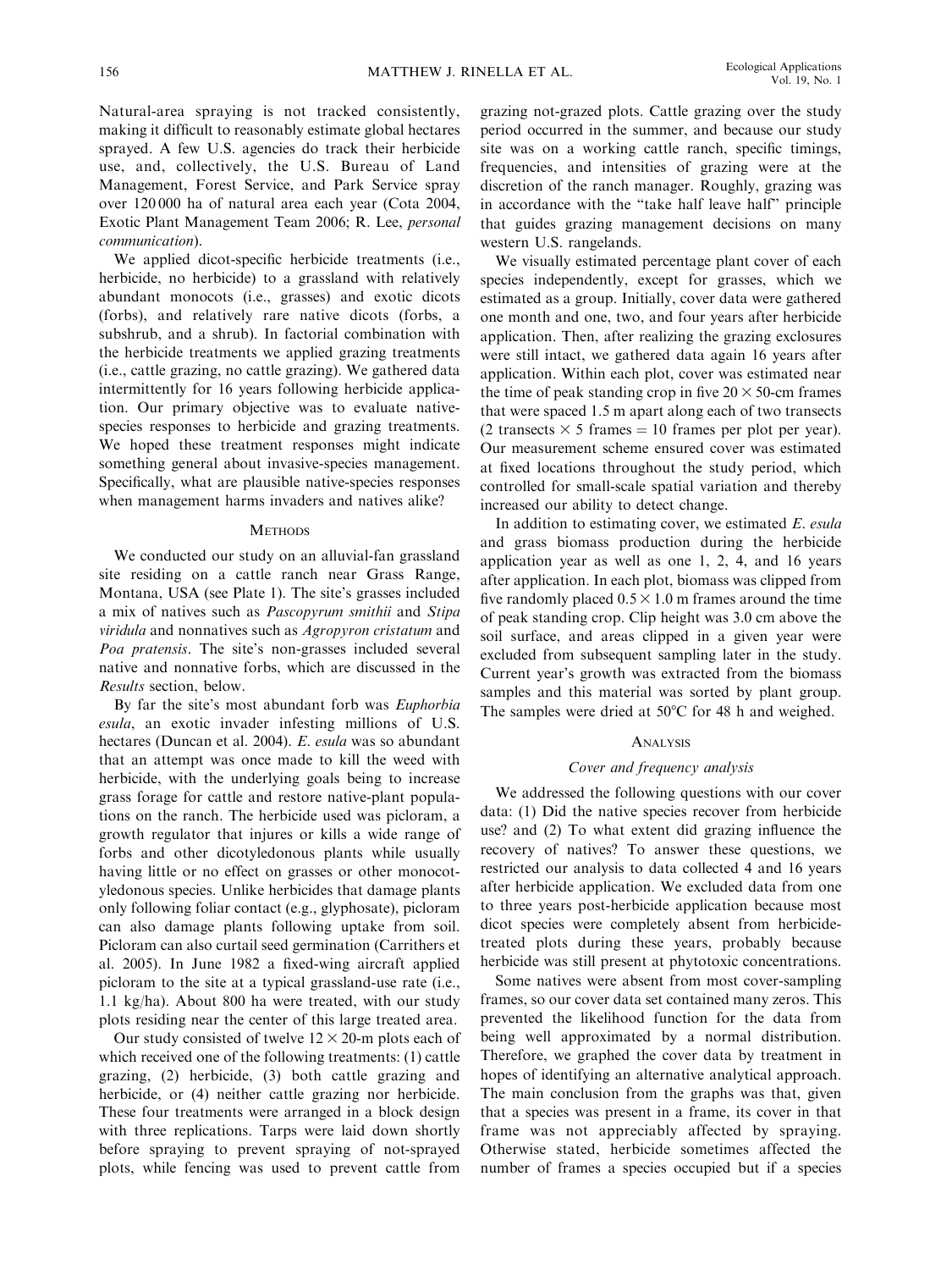was present in a frame its cover in that frame was not appreciably affected by herbicide.

The finding that herbicide did not greatly affect cover within occupied frames allowed for an analysis based on the binomial distribution. Without substantial loss of information, we coded species as present or absent from sampling frames. In some cases we grouped taxonomically similar species because it was difficult to distinguish between them in the field. We also grouped three species that were individually too rare to conform to our statistical model, and hereafter we refer to this group as the "sparse forbs." Within plot  $i$ , year  $j$ , we assumed the number of frames occupied by a given species or species group  $(y_{ij})$  was binomially distributed:

$$
p(y_{ij}|\beta,\sigma) = {10 \choose y_{ij}} \left(\frac{e^{\eta_{ij}}}{1+e^{\eta_{ij}}}\right)^{y_{ij}} \left(\frac{1}{1+e^{\eta_{ij}}}\right)^{10-y_{ij}} \qquad (1)
$$

where  $\eta_{ij} = \ln(\mu_{ij}/(1 - \mu_{ij}))$  and  $\mu_{ij}$  is the probability of observing a species of interest in one of 10 plot  $i$ , year  $j$ sampling frames. We assumed the  $\eta_{ii}$  followed a normal linear model:

$$
\eta_{ij} = (\mathbf{X}\boldsymbol{\beta})_{ij} + \varepsilon_{ij} \tag{2}
$$

where  $X$  is a predictor variable matrix,  $\beta$  is a vector of fixed effects describing influences of various factors (i.e., replications, years, grazing, herbicide, interactions), and  $\varepsilon_{ij} \sim \mathcal{N}(0, \sigma^2)$ . In order to control for potential autocorrelations among repeated measurements of plots, we also evaluated plot-specific random effects in Eq. 2. However, we ended up excluding these random effects because they did not appreciably alter our results.

From a Bayesian perspective, Eqs. 1 and 2, respectively, form the prior distribution and likelihood function for the  $\eta_{ij}$ . To complete our hierarchical Bayesian model, we assigned a commonly used noninformative prior distribution to  $\beta$  and  $\sigma^2$ .

$$
p(\beta, \sigma^2 | \mathbf{X}) \propto \sigma^{-2}
$$
.

See Chapter 16 of Gelman et al. (2004) for more details on this kind of model. We used Markov chain Monte Carlo (MCMC) integration to simulate the joint posterior distribution of model parameters for each species. We wrote a Fortran program to perform the integrations (Intel Corporation 2003).

Eq. 2 could potentially contain large numbers of treatment and interaction parameters, while our data set was not large enough to reliably estimate all these parameters. It was therefore useful to exclude parameters lacking substantial explanatory power. To identify unnecessary parameters, we relied on graphical posterior predictive checks (Gelman et al. 2004) and the deviance information criterion (DIC; Spiegelhalter et al. 2002).

We based our conclusions on the 95% Bayesian credibility intervals of Eq. 2. Each individual significance test was at the 5% level, and we did not adjust the tests to give an experiment-wide error rate of 5%. In evaluating the effect of herbicide on frequency we often

assessed whether or not the 95% credibility interval of the "herbicide  $\beta$ " overlapped 0. In several cases where the effect of herbicide depended on grazing, it was necessary to have separate "herbicide  $\beta$ 's" for each grazing treatment and compare these  $\beta$ 's to 0. Finally, model-selection procedures did not always support inclusion of "herbicide  $\beta$ 's", and in these cases it was logical to conclude herbicide had no effect.

# Biomass data analysis

We used the following bivariate regression model to estimate herbicide effects on grass and Euphorbia esula biomass production:

$$
\mathbf{P}_{ijklm} = \mathbf{M}_j + \mathbf{B}_k + \mathbf{H}_{lj} + \mathbf{G}_{mj} + \varepsilon_{ijklm} \tag{3}
$$

where all symbols represent vectors of length two. One element of these vectors represents grasses whereas the other element represents E. esula. Transformed biomass production for plot *i*, year *j* is given by  $P_{ij}$ , while other symbols describe year-specific means  $(M_i)$ , the replication k effect  $(\mathbf{B}_k)$ , and year-specific herbicide  $(\mathbf{H}_{li})$ , and grazing  $(G_{mi})$  effects. Model-selection procedures did not support the need for any additional interaction terms. To meet linear-regression assumptions, grass data were natural-log transformed and E. esula data were square-root transformed, but our results are presented in back-transformed units. The  $\varepsilon_{iiklm}$  were assumed to follow a multivariate normal distribution and a widely used noninformative prior distribution was assigned to the residual covariance matrix  $(R)$  and the regression coefficients:  $p(M, B, H, G, R | X) \propto |R|^{-3/2}$  (Gelman et al. 2004). Again, we used MCMC to simulate the posterior distribution. We based our conclusions on credibility intervals for the marginal distributions for the herbicide coefficients  $(H_i)$ .

#### **RESULTS**

#### Frequency data results

Except for Euphorbia esula, herbicide initially greatly depleted all exotic forbs and none of them recolonized appreciably by one year after application (data not shown). However, all but one exotic forb recolonized by four years after application, and by 16 years after application exotic-forb frequencies did not differ statistically between sprayed and not-sprayed plots (Fig. 1).

Similar to the exotic forbs, herbicide continued to suppress three natives as a group (i.e., Rosa woodsii, Sphaeralcea coccinea, and Artemisia lucoviciana) one year after application (data not shown), and like the exotics, these plants recovered by the study's end (see "sparse natives" in Fig. 1). Another native-forb group (Androsace spp.) was apparently unaffected by herbicide; it was similarly abundant in sprayed and notsprayed plots throughout the study. This was not surprising because even within a plant genus particular herbicides often kill some species while leaving others little harmed (Wang and Dekker 1995). Two native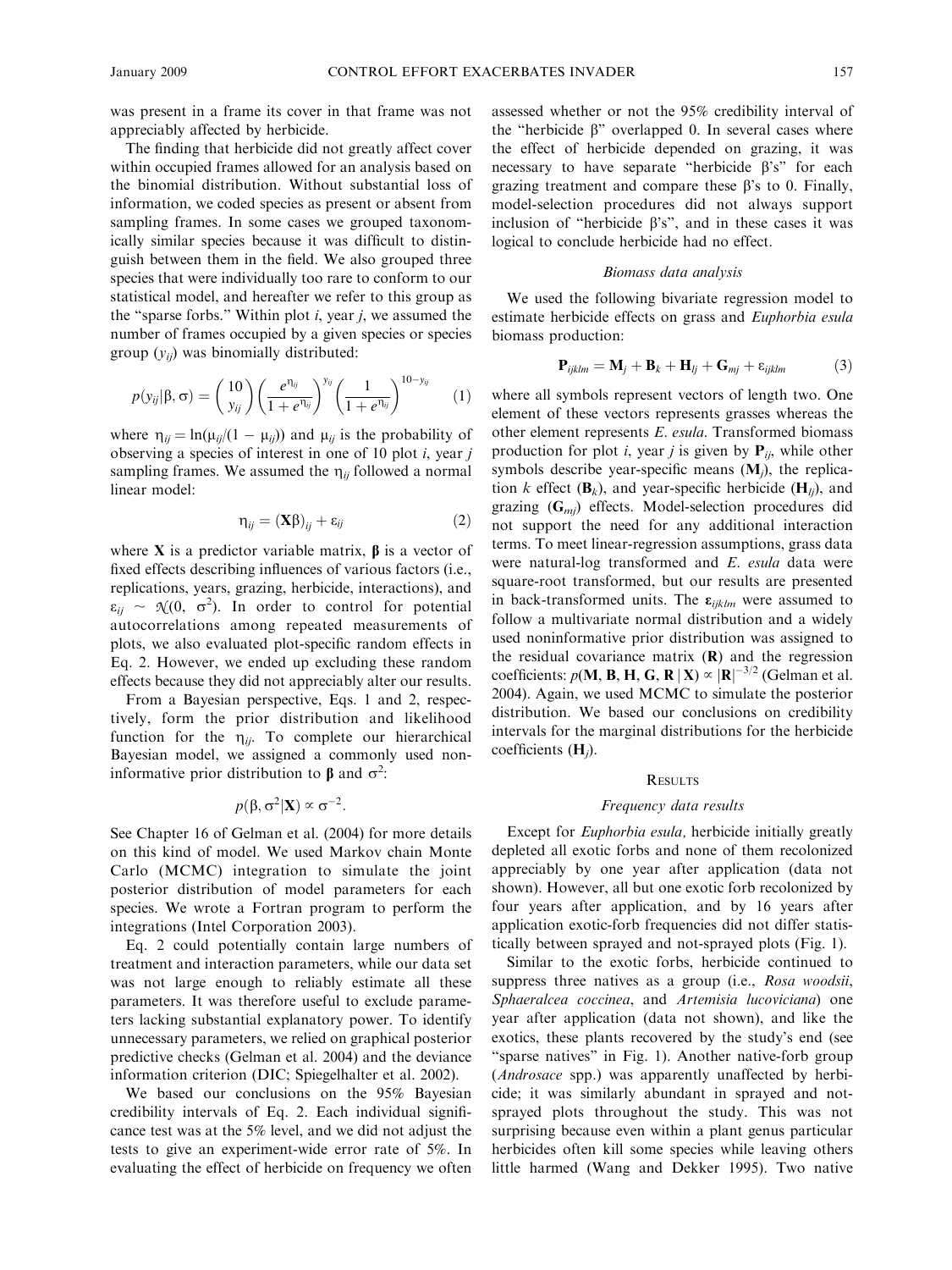

FIG. 1. Plant frequency data from study with herbicide  $(H = herbicide vs. N = no herbicide)$  and grazing (grazed vs. ungrazed) treatments. Data are from 4 and 16 years after herbicide application. A bar with an asterisk is significantly different from the bar immediately to the left ( $P \le 0.05$ ), and we made only these pairwise comparisons. Significance tests were based on 95% Bayesian credibility intervals.

forbs that were initially greatly suppressed by herbicide never fully recovered from herbicide use regardless of grazing (Solidago missouriensis and Achillea millefolium) (Fig. 1). Finally, three native forbs (Solidago mollis, Symphyotrichum falcatum, Vicia americana) and a subshrub (Artemisia frigida) were significantly rarer in sprayed plots 16 years after spraying but only when grazing was excluded (Fig. 1).

#### Biomass data results

Herbicide reduced production of the dominant invasive species (E. esula) for several years (Fig. 2). Alternatively, herbicide increased grass production the year of application and most likely the following year (Fig. 2). Presumably, these grass increases resulted from reduced production and competition by dicot species (Figs. 1 and 2).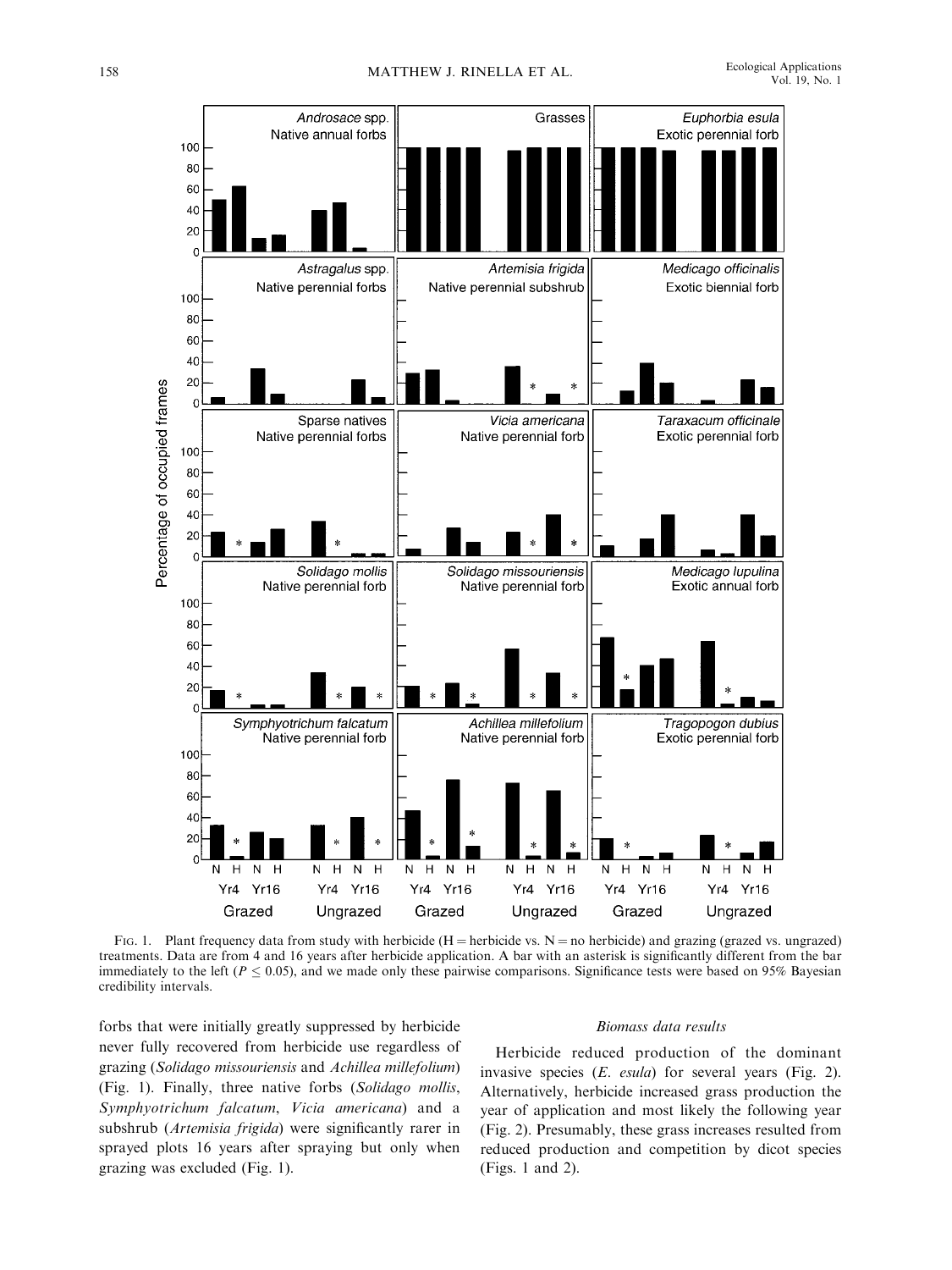

FIG. 2. Change in *Euphorbia esula* and grass biomass due to herbicide use one month (year 0) and 1, 2, 4, and 16 years after herbicide application. Lines connect posterior distribution modes, while "boxes" and "whiskers" denote 75% and 95% Bayesian credibility intervals, respectively.

Based on the posterior distribution of biomass model parameters, there is a 0.76 probability herbicide increased E. esula production during the 16th year after application (Fig. 1). If E. esula production did increase from herbicide use, a likely cause is reduced production and competition by native dicot species (Fig. 2).

#### **DISCUSSION**

Aside from a transient increase in grass forage production (Fig. 2), herbicide provided little benefit to the livestock producer or the ecosystem we studied. One of the primary objectives of spraying was to increase cattle forage by decreasing Euphorbia esula production, but paradoxically, two sources of evidence suggest that herbicide ultimately increased E. esula production. One such source of evidence is the final E. esula point estimate of Fig. 2, but measurement error caused considerable uncertainty in this estimate. The other source of evidence extends from the observation that spraying reduced native-forb abundances (Fig. 1). Other research has shown that grasses and forbs compete with the invasive species E. esula (Rinella and Sheley 2005), so reduced native-forb abundances should lead to increased E. esula production.

In addition to E. esula, all other exotic species also eventually recovered from spraying (Fig. 1). In contrast to the exotics, herbicide caused long-term suppression of several native forbs (Fig. 1).

The native-forb responses we witnessed contrast sharply with observations from a previous study. Like us, Rice et al. (1997) treated an invader (Centaurea maculosa) with picloram, but, unlike us, they detected

little or no lasting effect on native forbs. Differences in herbicide toxicity may explain the difference between the studies. In our study, picloram initially greatly suppressed native forbs. Alternatively, in the Rice et al. (1997) study, the initial herbicidal response was quite mild; herbicide effects on native-forb cover and richness were subtle to nonexistent shortly after spraying. (Why herbicide toxicity would be so idiosyncratic is unclear to us, but herbicides could play a safer, more effective role in invasive-weed management if studies characterized conditions allowing natives to escape damage.) Taken together, the two studies show that native forbs are not always severely damaged by herbicides but when the forbs are damaged there can be long-lasting negative consequences. Aside from native forbs, our results are similar to those of Rice et al. (1997). In both studies, the weed ultimately recovered from herbicide damage and evidence was lacking for long-term increases in grass production due to herbicide use.

Our unsettling results appear all the more disconcerting in light of our experimental design. Four plots within a replicate were arranged two columns by two rows with zero between-plot spacing, so ample opportunity existed for propagule exchange between plots. Therefore, some native individuals occurring in sprayed plots may have immigrated as seeds from adjacent not-sprayed plots over the 16-year study period. Consequently, our sprayed plots were privy to external sources of native propagules that are not typically present following largescale spraying operations. Therefore, because of adjacent ''seed-source islands'' our study may underestimate deleterious effects of large-scale spraying on native-plant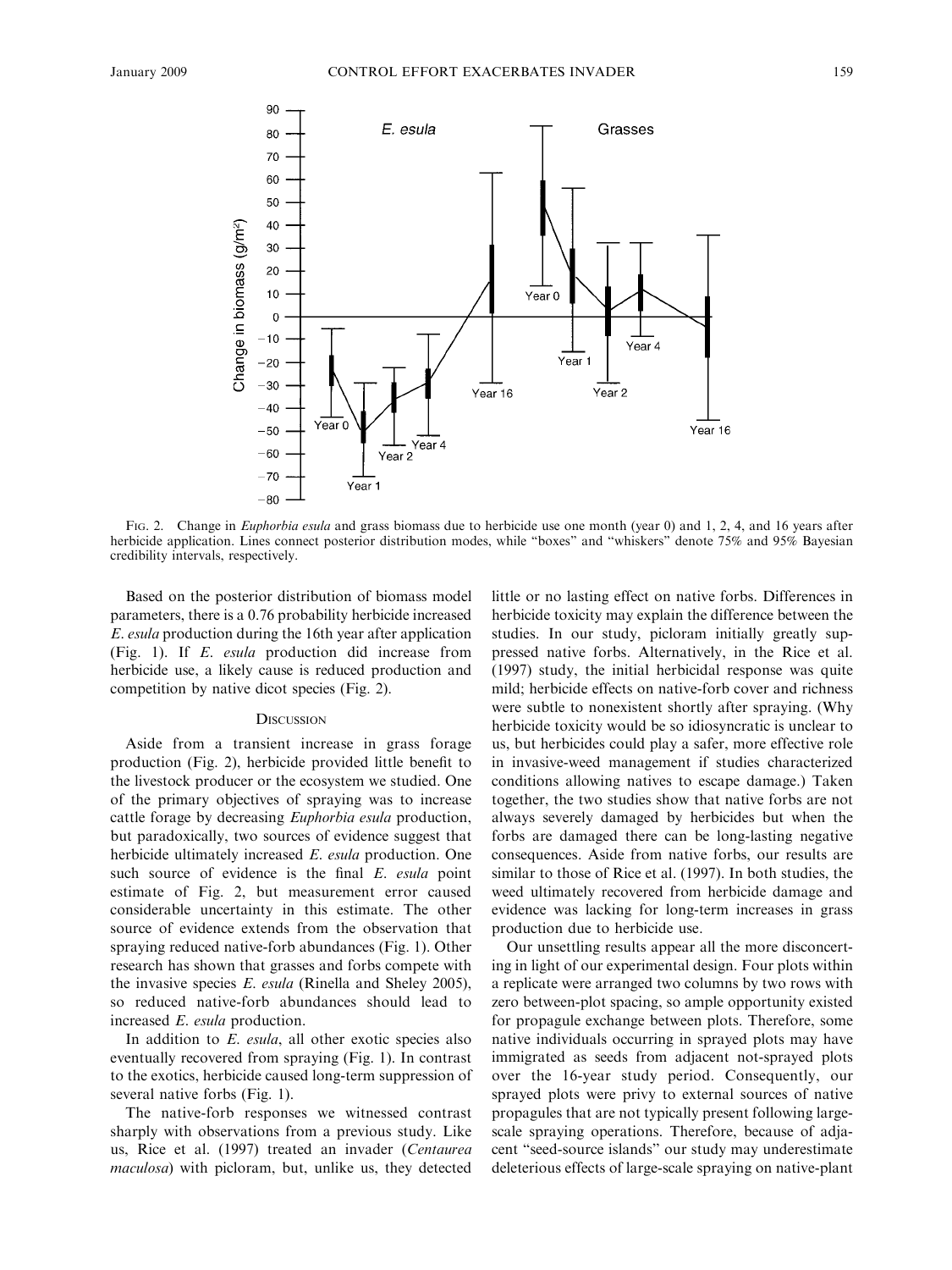

PLATE 1. Cattle on leafy spurge-infested rangeland near Terry, Montana (USA). Photo credit: Richard Waterman.

communities. Yet, this argument might seem flawed because, like the natives, the exotics could also recolonize from not-sprayed plots. However, herbicide never made the dominant exotic species (E. esula) rare. E. esula occurred in over half the sprayed-plot sampling frames during every year of sampling. Therefore, instead of relying on immigrating propagules, E. esula likely repopulated from surviving propagules within the sprayed plots.

It is important to speculate on mechanisms driving our measured responses. Specifically, do our data reflect prolonged herbicidal effects from picloram in the soil or the plant community relaxing toward equilibrium in the absence of herbicide? If the herbicide remained active for our study's duration, then all species might still revert to their pre-herbicide abundances when the chemical finally does dissipate. Conversely, if the herbicide was inactive for much of the study, then our measured responses probably reflect long-term plant-community change. Several sources of information indicate the herbicide deactivated long before the study's end. First, Wauchope et al. (1992) reviewed the literature and reported the average picloram soil half-life to be 90 d, and the lowest picloram concentration ever shown to have a phytotoxic effect is 0.0000139 kg/ha (Environmental Protection Agency 1995). Based on these values, picloram would have reached nontoxic concentrations no longer than four years post-application. Second, when soil picloram levels were periodically measured in another Montana-grassland weed study, the herbicide reached nontoxic levels within two years of application (Rice et al. 1997). Furthermore, our plant data themselves provide very compelling evidence the herbicide dissipated early in the study. Firstly, there is evidence E. esula, a picloram-sensitive species, eventually became most abundant in herbicide-treated plots—a highly improbable outcome in the presence of toxic herbicide concentrations (Fig. 2). Secondly, several native forbs fully recovered with grazing but not without it. While grazing can alter forb abundances (Loeser et al. 2007), it should have little effect on herbicide-dissipation rates. Finally, five forbs that were absent from herbicidetreated plots the year following application were present three years later, suggesting that the herbicide dissipated within three years of application.

If prolonged toxilogical effects do not explain our main findings, what does? One finding was that herbicide caused several natives to become rare (or perhaps absent), but only if grazing was excluded. In addition to increasing light availability by removing standing vegetation, livestock also disturb soil, which can provide idyllic microsites for seedling establishment (Oesterheld and Sala 1990, Hayes and Holl 2003). In addition to providing microsites for seedlings, grazing animals probably increased seed densities through hoof and fur transport of seeds from not-sprayed plots and elsewhere (Couvreur et al. 2004). Thus it is not too surprising that several natives recovered from herbicide with but not without grazing. What is somewhat surprising, however, is that these same native forbs did not decline without herbicide when grazing was excluded; several grassland studies show forbs declining after cattle exclusion (e.g., Towne et al. 2005, Vulliamy et al. 2006).

Herbicide caused two natives (Solidago missouriensis in grazed plots and Achillea millefolium) to become rarer for our study's duration. This rarity could denote herbicide's hastening of a preexisting process, namely, the gradual replacement of natives by exotics at the site. A problem with this depiction, however, is that these natives did not decline in not-sprayed plots over a protracted period (i.e., 16 years; Fig. 1). This suggests that, barring herbicide use, A. millefolium and S. missouriensis were capable of coexisting indefinitely with the exotics. But even though the natives were not necessarily destined for extinction, neither were they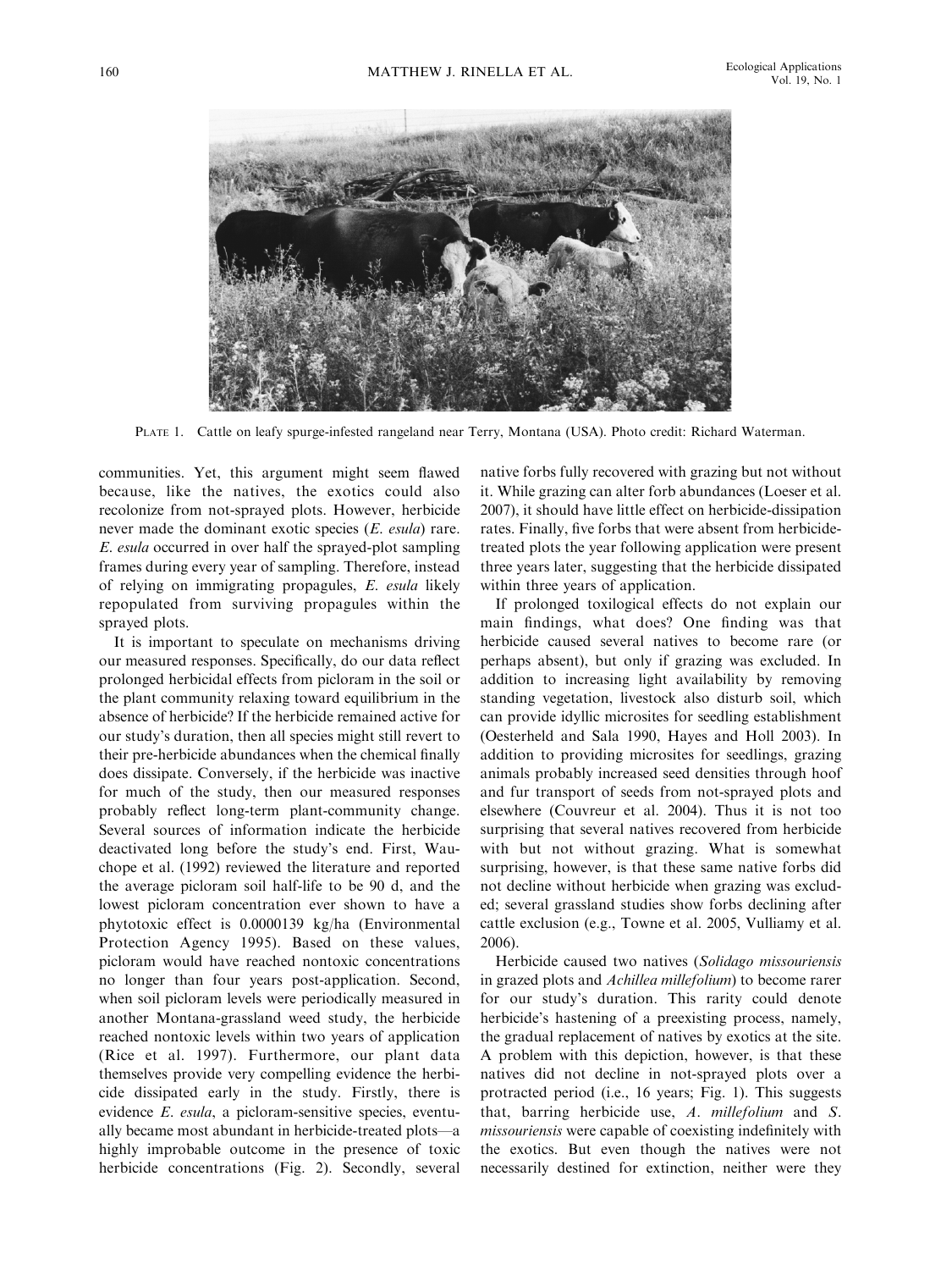able to recover original population sizes after herbicide use (Fig. 1). Several plausible mechanisms could explain the prolonged rarity of these natives. Perhaps the natives act as fugitives in the system; i.e., they coexist by rapidly colonizing gaps occurring when the dominant species  $(E$ . esula and grasses) die. If so, the natives likely became recruitment limited due to the herbicide's presumably large negative effect on seed production. As seed production becomes lower, so does the probability of seeds being available to colonize gaps created by grass and E. esula mortality. Theoretically, recruitment limitation can have enduring consequences; when simulated species are perturbed in competitor–fugitive models population trajectories can vacillate for hundreds of simulated years before settling to equilibrium (Tilman 1994, Hurtt and Pacala 1995).

Regardless of the responsible mechanism(s), herbicide use made A. millefolium and S. missouriensis rare for a long time, and these natives will remain highly susceptible to demographic stochasticity and disturbance as long as they are rare. One disturbance that could eventually drive the natives locally extinct is a second herbicide application; researchers sometimes encourage multiple applications for invasive-weed control (Lym 2000, Shinn and Thill 2003).

Controlling invasive weeds with herbicides is not categorically ill advised. Many natural areas are highly degraded with few or no remaining native dicot species. In these areas, dicot herbicides sometimes increase native and nonnative grass forage production (Lym and Messersmith 1994, Sheley et al. 2004). Furthermore, herbicides are sometimes used to suppress invaders so that native species can be reintroduced through seeding or other means (Tyser et al. 1998, Sheley et al. 2006). Perhaps more importantly, herbicides can be effective for eradicating small weed patches or interrupting the spread of large patches along advancing invasion fronts.

Conversely, our results suggest ''broadcasting'' herbicides over large areas containing herbicide-sensitive native populations is sometimes ill advised. According to our study, it cannot safely be assumed that large-scale spraying of nonarable lands will always provide longterm benefits to livestock producers or that native species will always recover from herbicide damage. Our study presents a cautionary tale about invasive-species management: the treatment can be worse than the disease. This finding could turn out to be relevant in many invasive-species management scenarios, not just for herbicides and not just for grasslands. Regardless of the ecosystem, it is generally the latter stages of invasion that provoke aggressive and potentially damaging management efforts. Unfortunately, the sheer abundance of invaders at these latter stages generally ensures plenty of individuals will escape control, and these escaping individuals tend to quickly reinvade (e.g., Emery and Gross 2005). Moreover, native populations are often much smaller than co-occurring invader populations, and our study shows these smaller populations can fail to recover from damage imposed by invasive-species management. Therefore, when invasivespecies management has the potential to damage native species, not managing may be preferable in some situations.

#### ACKNOWLEDGMENTS

We thank Tom Elliot, the land owner, for allowing this longterm study to be conducted on the N-Bar Ranch. We also thank Patrick Plantenberg, Bob Rennick, Celestine Lacey, Tim Chicoine, Bill Dyer, and John Lindquist for their many hours of field work.

#### LITERATURE CITED

- Bunnell, D. B. 2006. Long-term changes of the Lake Michigan fish community following the reduction of exotic alewife (Alosa pseudoharengus). Canadian Journal of Fisheries and Aquatic Sciences 63:2434–2446.
- Carrithers, V. F., C. T. Roche, D. R. Gaiser, D. Horton, C. L. Duncan, and P. N. Scherer. 2005. Herbicides reduce seed production in reproductive-stage yellow starthistle (Centaurea solstitialis). Weed Technology 18:1065–1071.
- Coleman, H. M., and J. M. Levine. 2007. Mechanisms underlying the impacts of exotic annual grasses in a coastal California meadow. Biological Invasions 9:65–71.
- Cosgriff, R., V. J. Anderson, and S. Monson. 2004. Restoration of communities dominated by false hellebore. Journal of Range Management 57:365–370.
- Cota, J. A. 2004. National report of pesticide use on national forest system lands. USDA Forest Service, Washington, D.C., USA.
- Couvreur, M., B. Vandenberghe, K. Verheyen, and M. Hermy. 2004. An experimental assessment of seed adhesivity on animal furs. Seed Science Research 14:147–159.
- Duncan, C. A., J. J. Jachetta, M. L. Brown, V. F. Carrithers, J. K. Clark, J. M. DiTomaso, R. G. Lym, K. C. McDaniel, M. J. Renz, and P. M. Rice. 2004. Assessing the economic, environmental, and societal losses from invasive plants on rangeland and wildlands. Weed Technology 18:1411–1416.
- Emery, S. M., and K. L. Gross. 2005. Effects of timing of prescribed fire on the demography of an invasive plant, spotted knapweed Centaurea maculosa. Journal of Applied Ecology 42:60–69.
- EPA [U.S. Environmental Protection Agency]. 1995. Reregistration eligibility decision (RED): Picloram. EPA 738-R95- 019. U.S. Environmental Protection Agency, Washington, D.C., USA.  $\langle \frac{http://www.epa.gov/oppsrrd1/REDs/0096.pdf}{$
- Exotic Plant Management Team. 2006. Annual report. U.S. Department of the Interior, National Park Service, Biological Resources Management Division, Washington, D.C., USA.
- Fontenot, L. W., G. P. Noblet, and S. G. Platt. 1994. Rotenone hazards to amphibians and reptiles. Herpetological Review 25:150–156.
- Gelman, A., J. B. Carlin, H. S. Stern, and D. B. Rubin. 2004. Bayesian data analysis. Second edition. Chapman and Hall/CRC, Boca Raton, Florida, USA.
- Hayes, G. F., and K. D. Holl. 2003. Cattle grazing impacts on annual forbs and vegetation composition of mesic grasslands in California. Conservation Biology 17:1694–1702.
- Hurtt, G. C., and S. W. Pacala. 1995. The consequences of recruitment limitation: reconciling chance, history, and competitive differences between plants. Journal of Theoretical Biology 176:1–12.
- Intel Corporation. 2003. Intel Fortran Compiler 10.1. Intel Corporation, Santa Clara, California, USA.
- Keeler, M. S., F. S. Chew, B. C. Goodale, and M. J. Reed. 2006. Modelling the impacts of two exotic invasive species on a native butterfly: top-down vs. bottom-up effects. Journal of Animal Ecology 75:777–788.